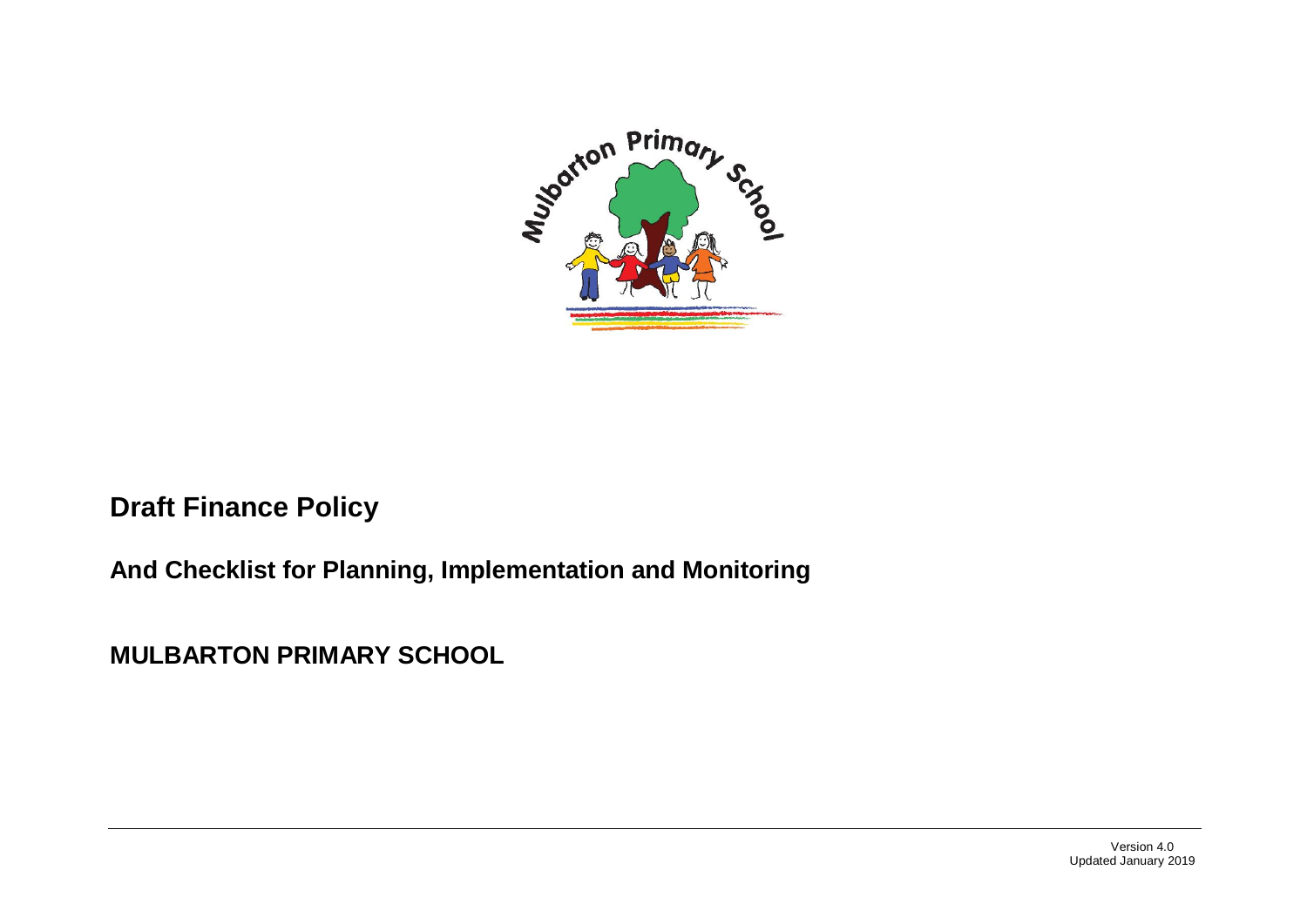## **A GOVERNANCE Implemented**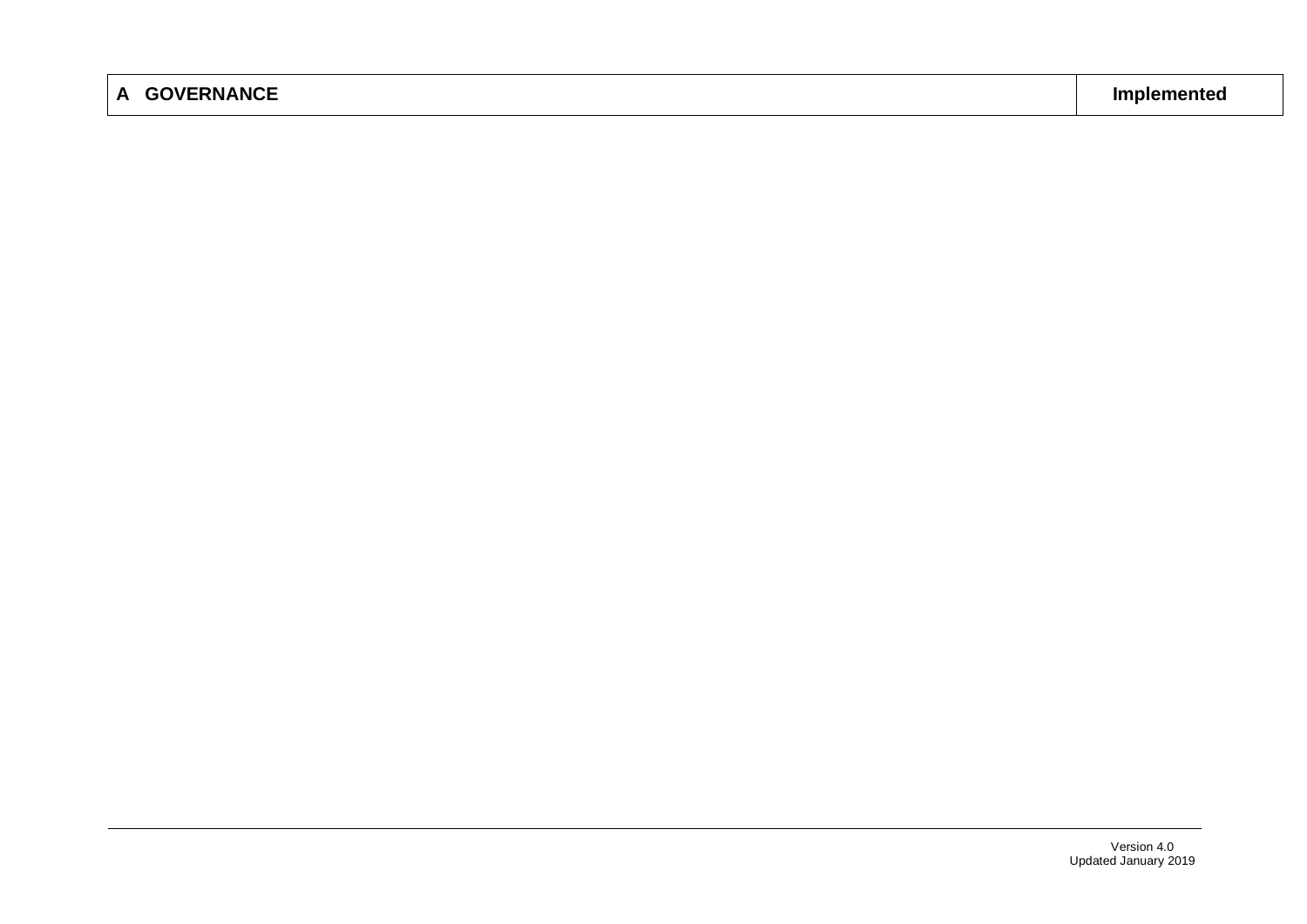### **General**

1 A list of all governors, their membership of committees and terms of reference thereof, is attached at Appendix 1a.

*(See appendix 1a of the Finance Procedure Manual (FPM) for draft terms of reference)*

- 2 The governing board meets twice a term.
- 3 The finance committee meets twice a term
- 4 The governing board agrees, no later than by the end of term, the dates of meetings for at least the next term.

### The Governors

- 5 The governing board approves the annual budget and the associated policies, eg charging policy, bad debt and redundant equipment policy. *(See appendices 10, 11 and 7 of the FPM for draft policies)*
- 6 The governing board is responsible for the overall direction of the school; it determines the school's spending priorities and evaluates the effectiveness of spending decisions.

#### The Headteacher

- 7 The governors delegate responsibility for the day-to-day management of the school to the headteacher.
- 8 The headteacher ensures compliance with the financial regulations in Norfolk's Scheme for Financing Schools.
- 9 The headteacher ensures that sound systems of internal control are in place.
- 10 The headteacher compiles draft budgets.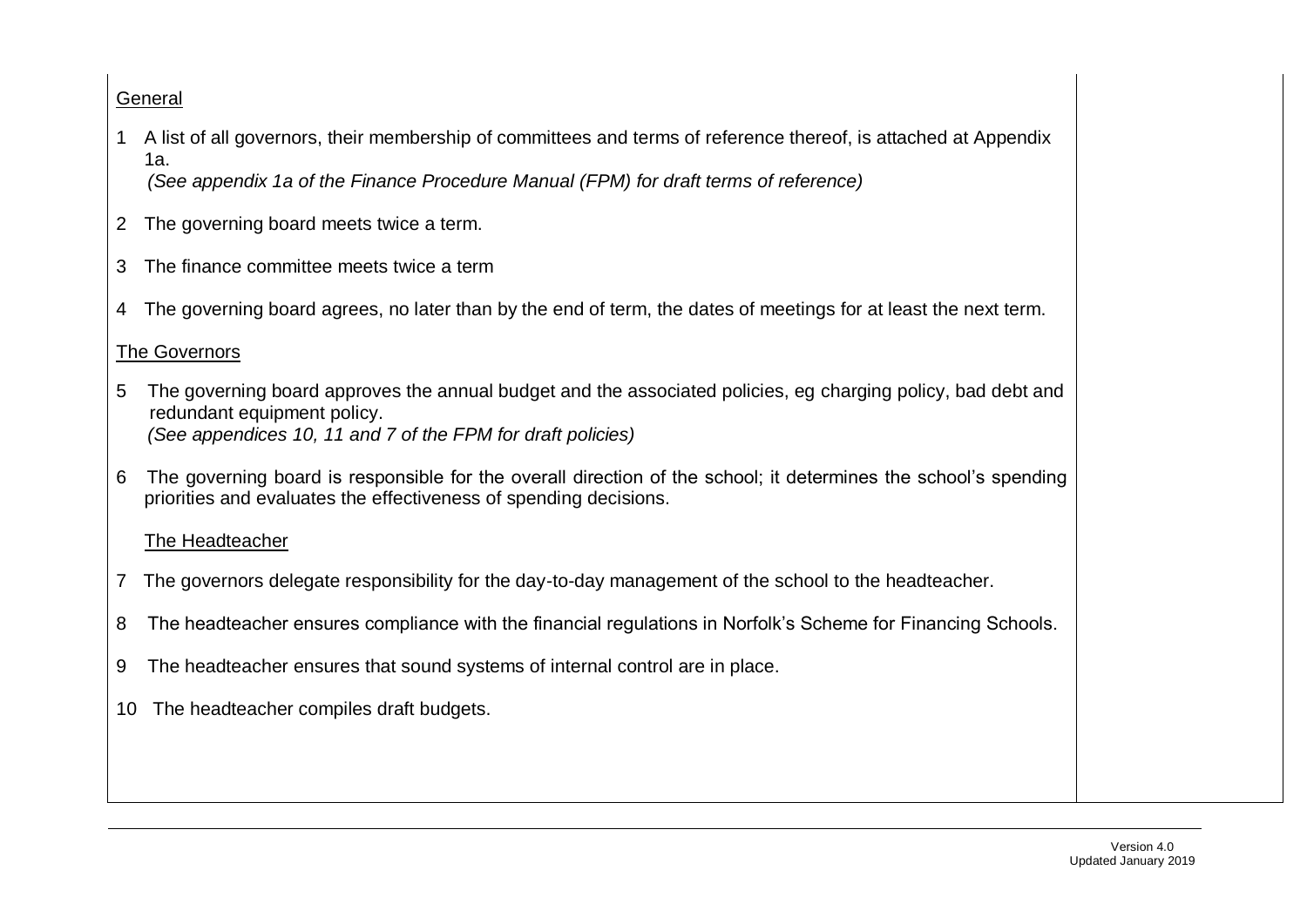| <b>GOVERNANCE (continued)</b>                                                                                                                                                                                                                                                                                                                                                                                                                                                                                             | Implemented |
|---------------------------------------------------------------------------------------------------------------------------------------------------------------------------------------------------------------------------------------------------------------------------------------------------------------------------------------------------------------------------------------------------------------------------------------------------------------------------------------------------------------------------|-------------|
| The headteacher monitors the budget monthly and supplies the finance committee with monitoring information.<br>11<br>The information for the finance committee takes the form of Norfolk's budget proforma, includes committed<br>expenditure and is accompanied by the headteacher's written commentary.                                                                                                                                                                                                                 |             |
| <b>The Staff</b>                                                                                                                                                                                                                                                                                                                                                                                                                                                                                                          |             |
| 12 Staff comply with financial regulations in Norfolk's Scheme for Financing Schools and any school specific<br>requirements.                                                                                                                                                                                                                                                                                                                                                                                             |             |
| 13 Staff are responsible for any budget whose management is delegated to them.                                                                                                                                                                                                                                                                                                                                                                                                                                            |             |
| <b>The Finance Committee</b>                                                                                                                                                                                                                                                                                                                                                                                                                                                                                              |             |
| Membership is determined by the governing board and reviewed annually in the Autumn term.<br>14                                                                                                                                                                                                                                                                                                                                                                                                                           |             |
| 15 As set out in its' terms of reference, the finance committee is responsible for:<br>agreeing draft budgets for the governing board's approval in time for submission to the LA by 1 May each year<br>all financial appraisals<br>forecasting numbers on roll and future budget shares<br>monitoring and adjusting in-year expenditure<br>ensuring accounts are properly closed and reviewing the outturn position<br>evaluating the effectiveness of financial decisions<br>administering voluntary funds<br>$\bullet$ |             |
| 16 Any permanent review of staffing is first referred to the finance committee who assesses the budgetary<br>implications of the recommendations and advises the governing board accordingly.                                                                                                                                                                                                                                                                                                                             |             |
| <b>Expenditure Limits</b><br>17 The inclusion of an item in the approved budget plan gives authority to spend, save that the headteacher seeks<br>approval from the finance committee for any individual transaction in excess of £2000                                                                                                                                                                                                                                                                                   |             |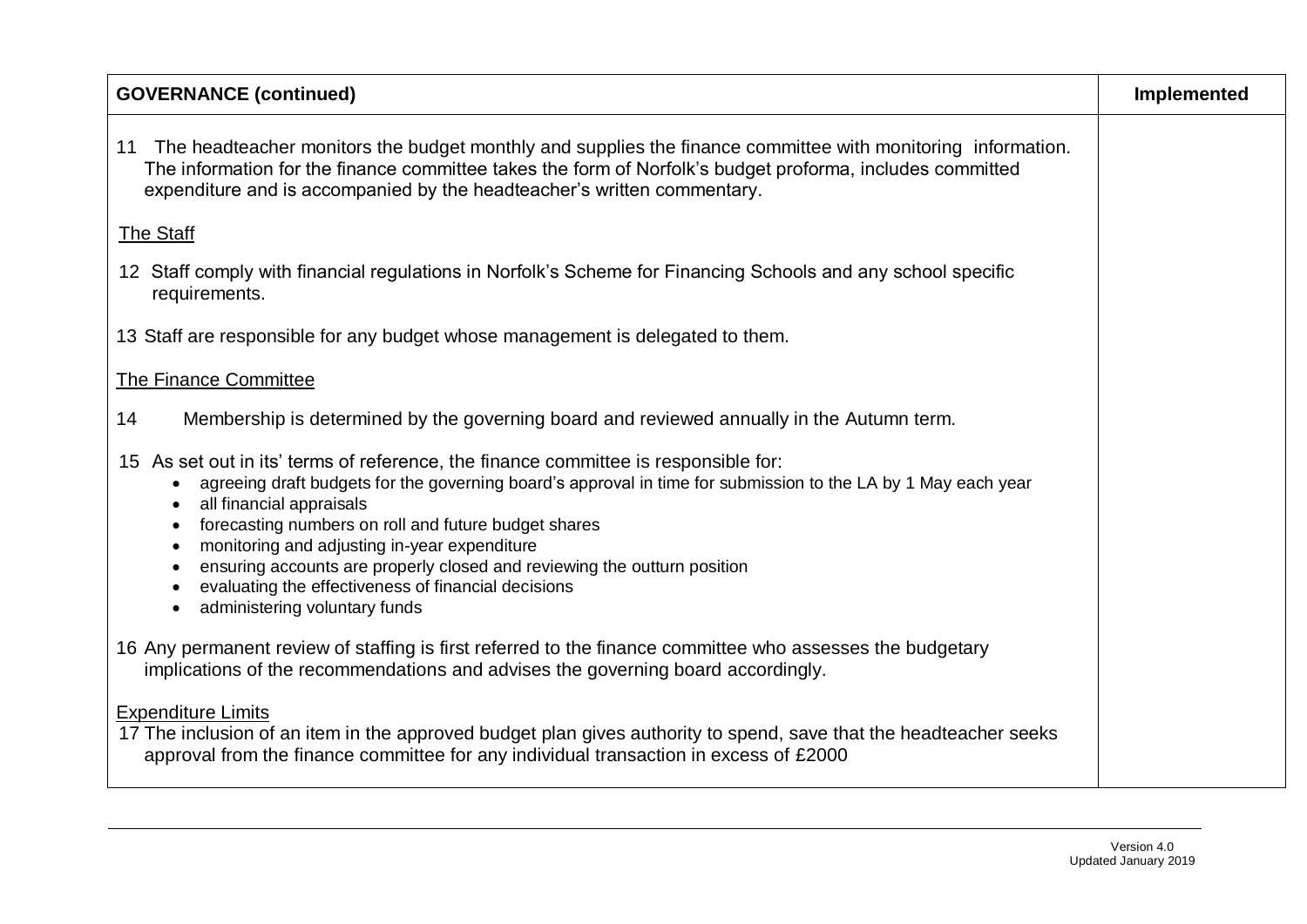| <b>GOVERNANCE (continued)</b>                                                                                                                                                                                                                                                                                                  | Implemented |
|--------------------------------------------------------------------------------------------------------------------------------------------------------------------------------------------------------------------------------------------------------------------------------------------------------------------------------|-------------|
| 18 The headteacher authorises virements up to £2000 above this amount finance committee approval is sought.<br>All virements are minuted.                                                                                                                                                                                      |             |
| <b>Orders</b><br>19 Quotations are obtained or tenders sought for purchases exceeding the limits set out in Norfolk's Scheme for<br><b>Financing Schools.</b>                                                                                                                                                                  |             |
| <b>Minutes</b><br>20 Minutes are taken which record the basis for any decisions made and clearly state the decisions themselves. Draft<br>minutes are circulated to members of the committee within one week of its meeting and are agreed and signed at<br>its next meeting. The minutes are reported to the governing board. |             |
| <b>Register of Business Interests</b><br>21 The headteacher maintains a register of business interest for governors and for staff who influence financial<br>decisions. The register is held by the clerk of the Governing body and can be seen on request to the school office                                                |             |
| <b>Key Financial Tasks</b><br>22 The finance committee undertake the key financial tasks each term as outlined in the terms of reference.                                                                                                                                                                                      |             |
|                                                                                                                                                                                                                                                                                                                                |             |
|                                                                                                                                                                                                                                                                                                                                |             |
|                                                                                                                                                                                                                                                                                                                                |             |
|                                                                                                                                                                                                                                                                                                                                |             |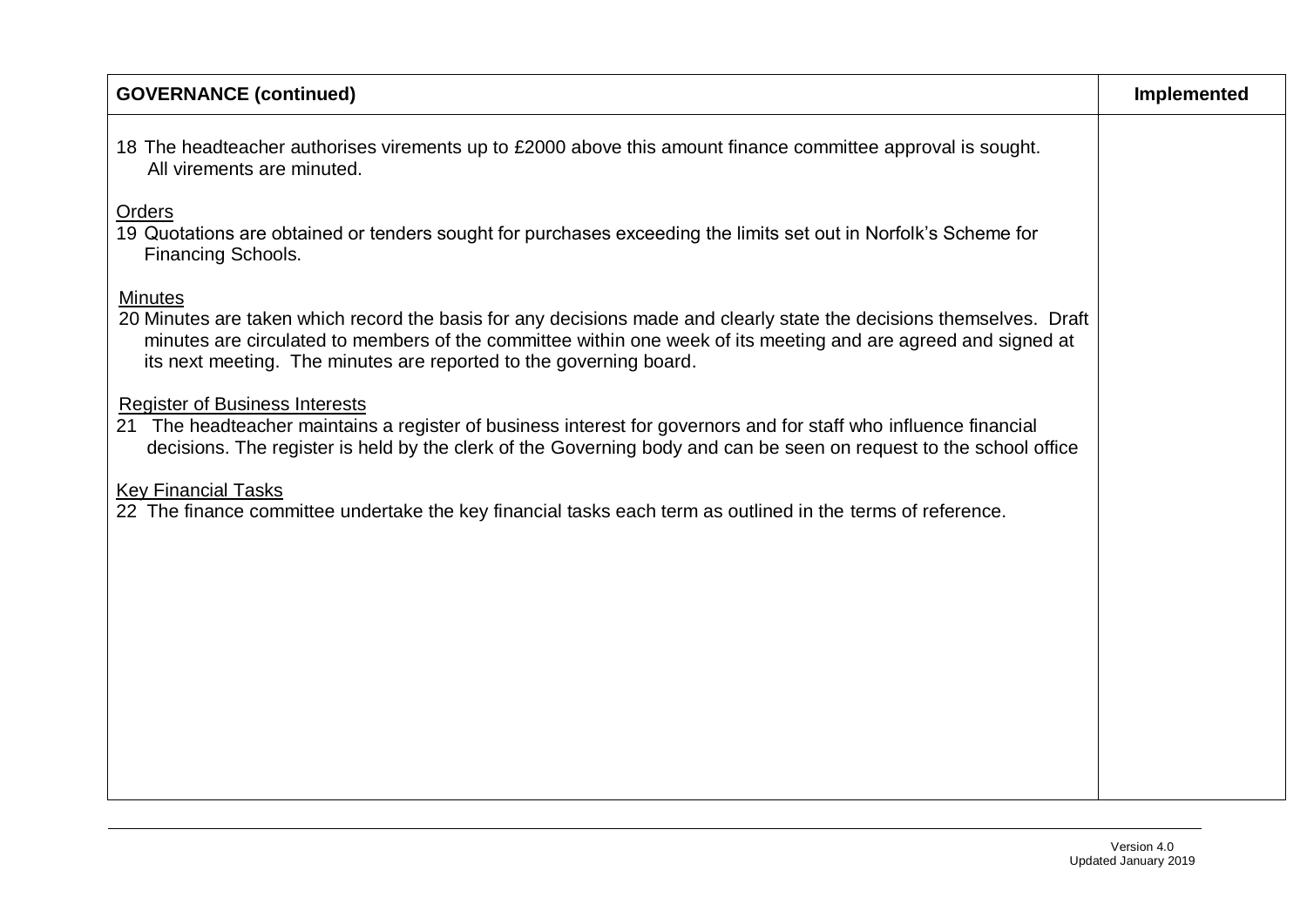|                | <b>B FINANCIAL PLANNING</b>                                                                                                                                                                                                                      | Implemented |
|----------------|--------------------------------------------------------------------------------------------------------------------------------------------------------------------------------------------------------------------------------------------------|-------------|
|                | 1 The school development plan includes a statement of its educational priorities to guide the planning process.<br>The<br>school development plan states the priorities in sufficient detail to provide the basis for constructing budget plans. |             |
| $\overline{2}$ | There is a clear, identifiable link between the school's annual budget and the school development plan.                                                                                                                                          |             |
|                | 3 For each of the key issues in the school development plan, costs and other inputs are identified and budgets<br>prepared.                                                                                                                      |             |
|                | 4 The school development plan is reviewed in the Autumn term to ensure that educational priorities are stated for the<br>next three years and shows how the use of resources is linked to achieving the goals.                                   |             |
|                | 5 The school budget is revised after the review of the development plan and resources identified within the budget to<br>deliver the plan's priorities                                                                                           |             |
| 6              | The school budget is maintained for the current financial year and two further years.                                                                                                                                                            |             |
| $\overline{7}$ | The budget is based on realistic estimates of all income and expenditure so that planned expenditure does not<br>differ materially from the agreed budget.                                                                                       |             |
| 8              | The budget and cash flow forecast are profiled in accordance with likely spending patterns.                                                                                                                                                      |             |
|                | 9 In the event of a budget surplus this is earmarked for a future specified use.                                                                                                                                                                 |             |
|                | 10 A record is maintained of all ongoing commitments with explanations of any significant year-on-year changes.                                                                                                                                  |             |
|                | 11 All new initiatives are appraised by the finance committee in relation to their costs, benefits and sustainability.                                                                                                                           |             |
|                | 12 The main elements of the budget are fundamentally reviewed within a five year cycle. Benchmarking information<br>helps to identify priorities.                                                                                                |             |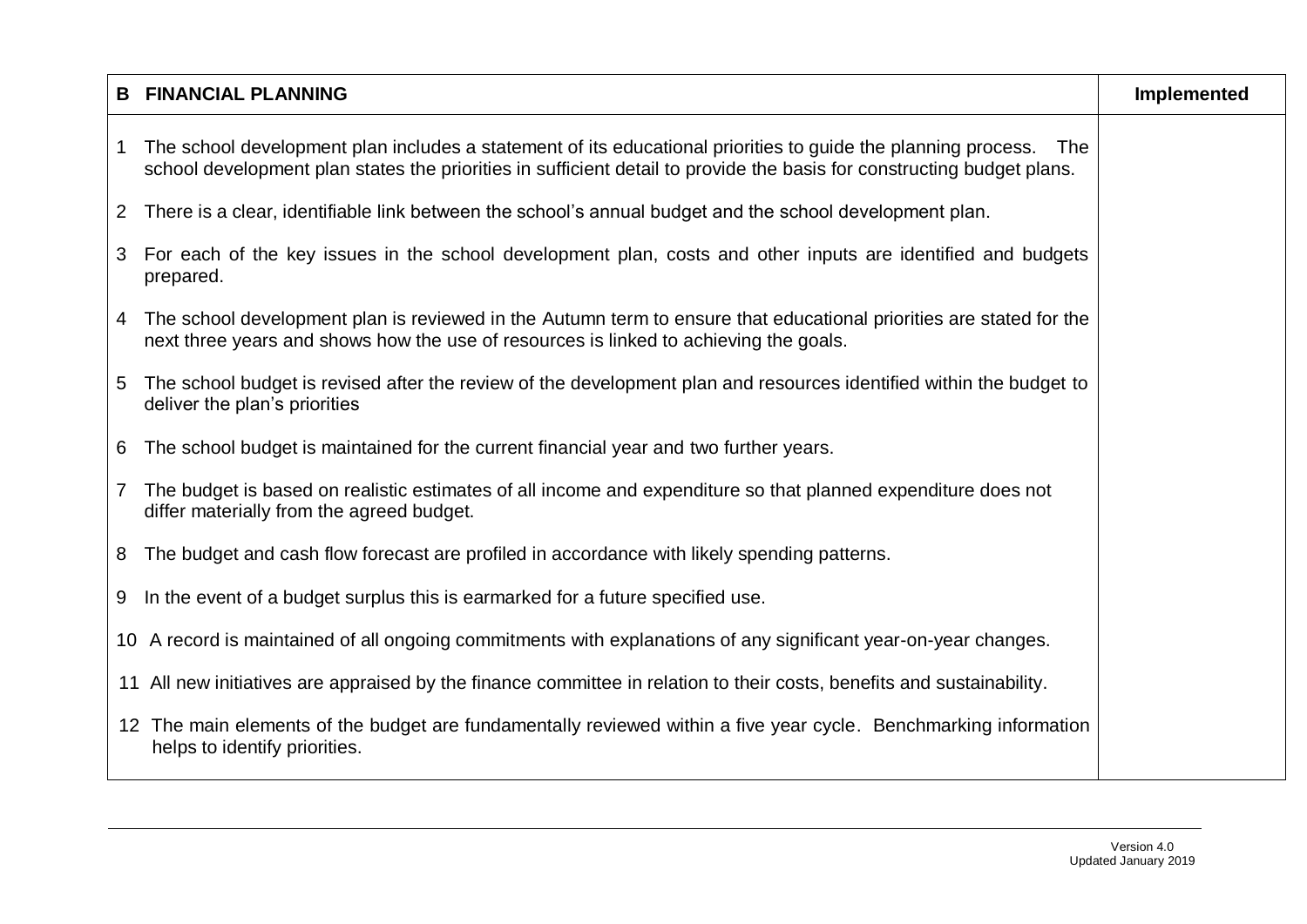| <b>FINANCIAL PLANNING (continued)</b>                                                                                                                                                                                                                                                            | <b>Implemented</b> |
|--------------------------------------------------------------------------------------------------------------------------------------------------------------------------------------------------------------------------------------------------------------------------------------------------|--------------------|
| 13 The budget cycle is as follows:                                                                                                                                                                                                                                                               |                    |
| <b>Spring Term</b><br>If necessary, the headteacher prepares a third revision of the budget for the current year for the finance<br>$\bullet$<br>committee to consider at its meeting in the first half of the term.                                                                             |                    |
| The budget revision, once approved by the finance committee, is taken to the next meeting of the governing<br>$\bullet$<br>board for governor approval.                                                                                                                                          |                    |
| The approved budget revision is sent to the LA by 28 February.<br>$\bullet$                                                                                                                                                                                                                      |                    |
| A draft budget plan for the coming financial year, and two further years, is prepared by the headteacher and<br>$\bullet$<br>taken to the finance committee meeting in the second half of the spring term. This will form the basis of the<br>committee's recommendation to the governing board. |                    |
| The full governing board meeting is arranged to take place after the meeting of the finance committee. The<br>$\bullet$<br>governing board will carefully consider the budget plan and a report from the finance committee before<br>approving the school's budget plan.                         |                    |
| The headteacher submits the approved budget plan to the LA by 1 May each year.<br>٠                                                                                                                                                                                                              |                    |
| <b>Summer Term</b><br>The headteacher prepares a first revision of the budget for the finance committee to consider. The revision<br>takes account of the actual balance in hand or overspending for the previous financial year.                                                                |                    |
| The budget revision, once approved by the finance committee, is taken to the next meeting of the governing<br>$\bullet$<br>board for governor approval.                                                                                                                                          |                    |
| The approved budget revision is sent to the LA by the end of the summer term, as per Norfolk's Scheme for<br>Financing Schools.                                                                                                                                                                  |                    |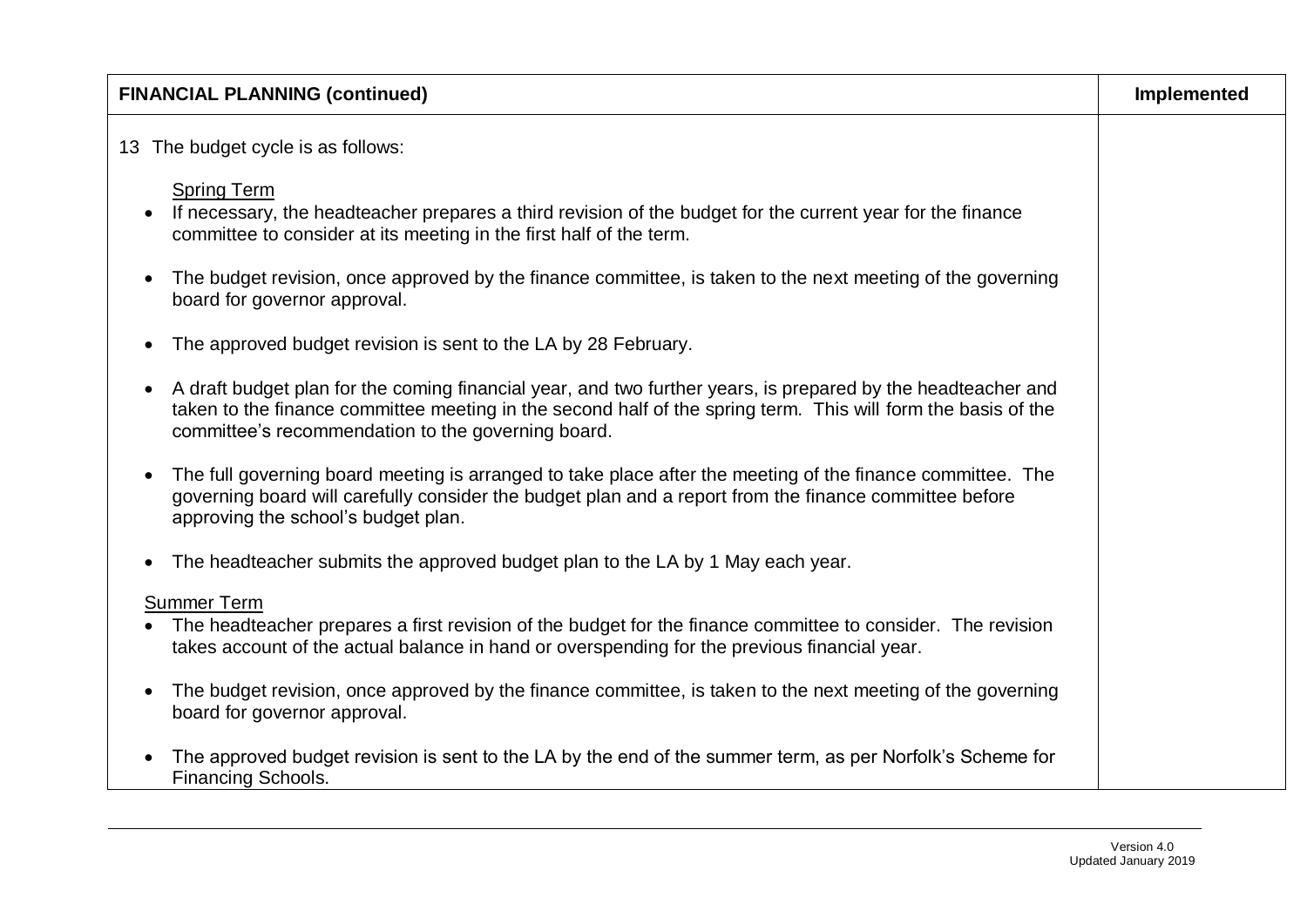| <b>FINANCIAL PLANNING (continued)</b>                                                                                                                                                                                                                                     | Implemented |
|---------------------------------------------------------------------------------------------------------------------------------------------------------------------------------------------------------------------------------------------------------------------------|-------------|
| <b>Autumn Term</b><br>• The headteacher prepares a second revision of the budget for the finance committee to consider. The revision<br>takes account of any changes to the school development plan, staffing adjustments and changes to the number<br>of pupils on roll. |             |
| The budget revision, once approved by the finance committee, is taken to the next meeting of the governing<br>$\bullet$<br>board for governor approval.                                                                                                                   |             |
| The approved budget revision is sent to the LA by the end of the autumn term, as per Norfolk's Scheme for<br>$\bullet$<br>Financing Schools.                                                                                                                              |             |
|                                                                                                                                                                                                                                                                           |             |
|                                                                                                                                                                                                                                                                           |             |
|                                                                                                                                                                                                                                                                           |             |
|                                                                                                                                                                                                                                                                           |             |
|                                                                                                                                                                                                                                                                           |             |
|                                                                                                                                                                                                                                                                           |             |
|                                                                                                                                                                                                                                                                           |             |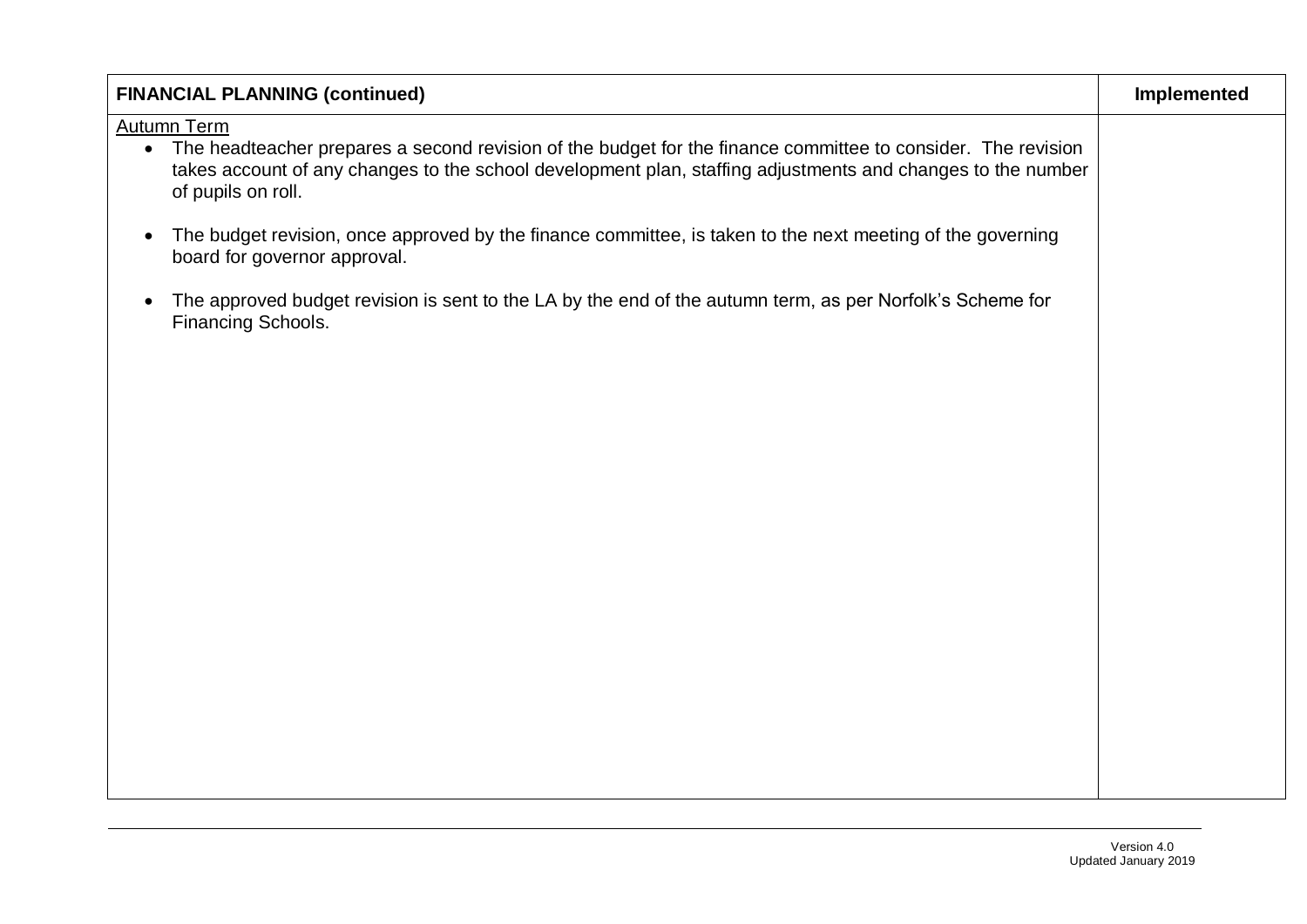|              | <b>C BUDGET MONITORING</b>                                                                                                                                                                           | Implemented |
|--------------|------------------------------------------------------------------------------------------------------------------------------------------------------------------------------------------------------|-------------|
| $\mathbf{1}$ | The headteacher produces monthly monitoring reports, which include committed expenditure.                                                                                                            |             |
|              | 2 The finance committee receives the monitoring report at each meeting together with the headteacher's written report<br>thereon. The report takes the form of Norfolk's budget monitoring proforma. |             |
| 3            | The headteacher identifies and recommends to the finance committee appropriate remedial action for budget<br>variances.                                                                              |             |
| 4            | The headteacher recommends to the finance committee how to vire any in-year underspends in excess of 8%. (The<br>headteacher is authorised to vire amounts up to £2000)                              |             |
| 5            | The headteacher monitors expenditure on initiatives in the school development plan.                                                                                                                  |             |
| 6            | The headteacher monitors devolved budgets and agrees remedial action plans where necessary.                                                                                                          |             |
| 7            | Where appropriate, the headteacher produces monthly cash flow forecasts to ensure the school does not go<br>overdrawn.                                                                               |             |
|              |                                                                                                                                                                                                      |             |
|              |                                                                                                                                                                                                      |             |
|              |                                                                                                                                                                                                      |             |
|              |                                                                                                                                                                                                      |             |
|              |                                                                                                                                                                                                      |             |
|              |                                                                                                                                                                                                      |             |
|              |                                                                                                                                                                                                      |             |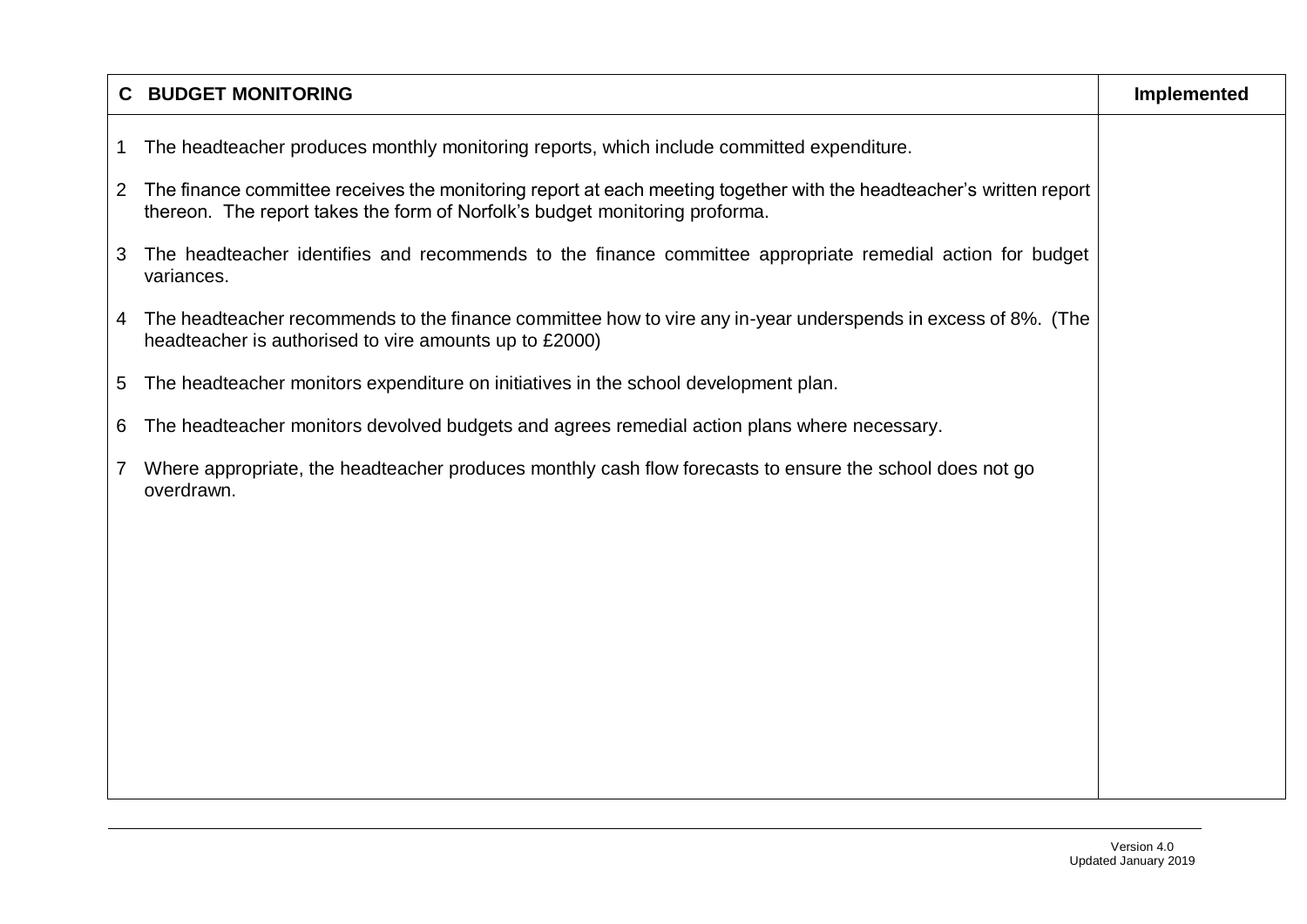|                 | <b>D PURCHASING</b>                                                                                                                                                                                                                                                                                                                                                                          | Implemented |
|-----------------|----------------------------------------------------------------------------------------------------------------------------------------------------------------------------------------------------------------------------------------------------------------------------------------------------------------------------------------------------------------------------------------------|-------------|
| $\overline{1}$  | All orders comply with the LA's Standing Orders for Contracts as published in Norfolk's Scheme for Financing<br>Schools.                                                                                                                                                                                                                                                                     |             |
| $\overline{2}$  | The school demonstrates value for money through competitive tendering when appropriate or by using ESPO or<br>other approved purchasing arrangements.                                                                                                                                                                                                                                        |             |
| 3               | Prior approval of the governors is obtained for any single expenditure in excess of £2000. Orders are not artificially<br>split to evade this limit.                                                                                                                                                                                                                                         |             |
|                 | 4 The school will not enter into any "finance lease" and will ensure that any lease entered into is an "operating lease".<br>Leases will be submitted to the Finance and Business Services Team to be checked as to their type before any<br>agreement is entered into.                                                                                                                      |             |
| $5\overline{)}$ | Three written quotations are obtained for any order whose value is estimated between £5,000 and £30,000.                                                                                                                                                                                                                                                                                     |             |
| 6               | If a quotation other than the lowest is accepted it is reported to governors and the reasons minuted.                                                                                                                                                                                                                                                                                        |             |
| $\overline{7}$  | Contract specifications will contain the following:<br>contract duration<br>definitions<br>contract objectives<br>services to be provided<br>$\bullet$<br>service quantity<br>$\bullet$<br>service quality standards<br>contract value and payment arrangements<br>٠<br>information and monitoring requirements<br>procedure for disputes<br>review and evaluation requirements<br>$\bullet$ |             |
| -8              | The official pre-numbered orders are used for all services except utilities, rent, rates, petty cash and any payments<br>due under a loan/lease agreement. Any urgent verbal order is confirmed by a written order.                                                                                                                                                                          |             |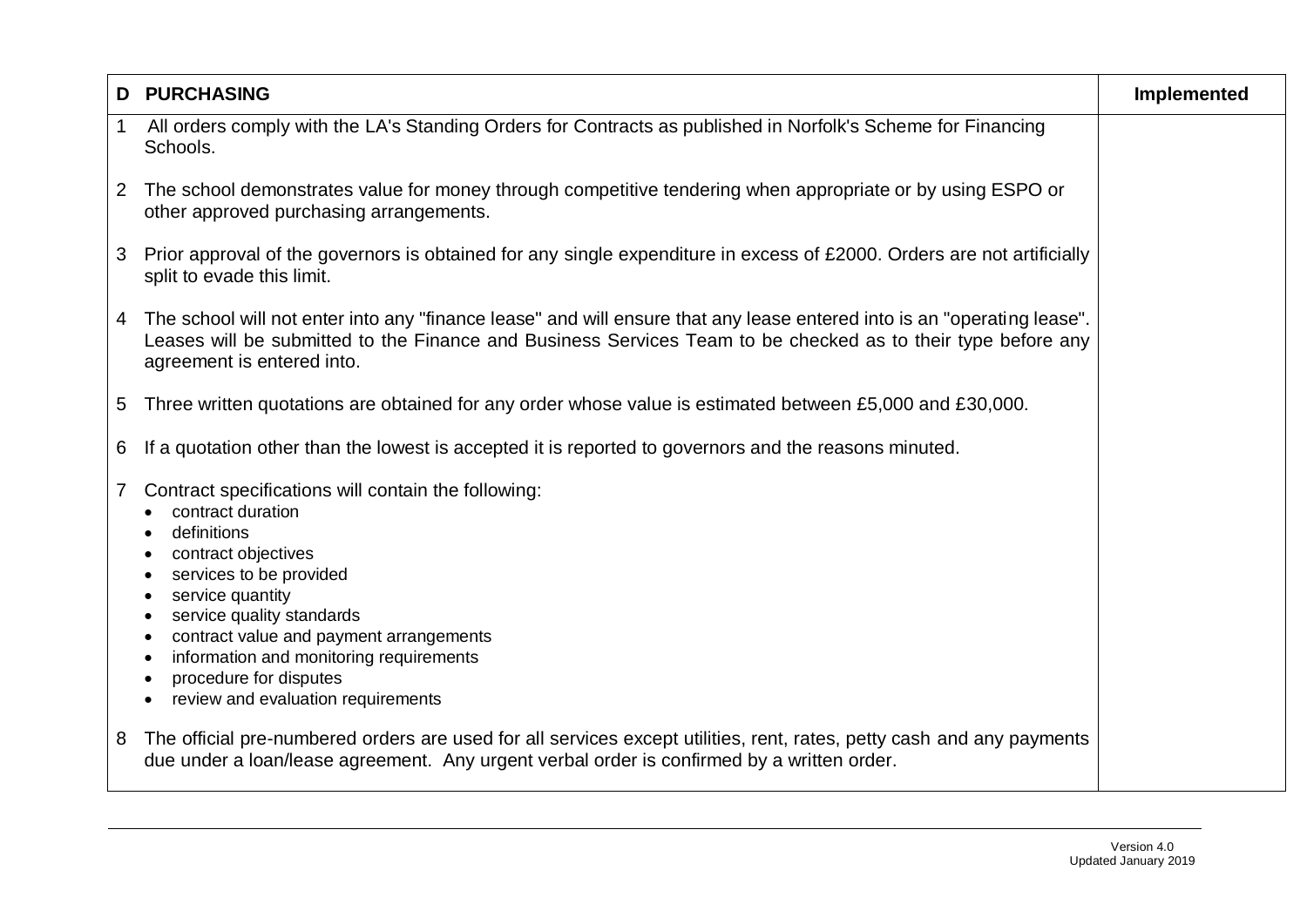| <b>PURCHASING (continued)</b>                                                                                                                                                                                                                                                                                                                                                                         | Implemented |
|-------------------------------------------------------------------------------------------------------------------------------------------------------------------------------------------------------------------------------------------------------------------------------------------------------------------------------------------------------------------------------------------------------|-------------|
| 9 Individuals will not use official orders to obtain goods or services for themselves.                                                                                                                                                                                                                                                                                                                |             |
| 10 All orders are signed by an authorised signatory and the finance office maintains an up-to-date list of signatories.<br>This is attached at Appendix 4.                                                                                                                                                                                                                                            |             |
| 11 The signatory will be satisfied that the goods or services are appropriate and necessary, that competitive tenders<br>have been obtained where necessary and that there is sufficient budgetary provision.                                                                                                                                                                                         |             |
| 12 Each order placed is entered in the school's financial system as a commitment.                                                                                                                                                                                                                                                                                                                     |             |
| 13 The school checks goods received against the delivery note and the delivery note is checked against the invoice.<br>The invoice is also checked against the order. Evidence of this is provided by the use of rubber stamps approved<br>by Norfolk Audit Services. The other checks indicated on the stamps are also carried out. These checks are not<br>done by the person who signed the order. |             |
| 14 Payment is made within the agreed time limits after certification by an approved signatory.                                                                                                                                                                                                                                                                                                        |             |
| 15 Wherever possible, an invoice is not authorised for payment by the person who signed the order nor by the<br>person who checked receipt of goods/services. Payment is only made against the original supplier's invoice and<br>not on a statement.                                                                                                                                                 |             |
|                                                                                                                                                                                                                                                                                                                                                                                                       |             |
|                                                                                                                                                                                                                                                                                                                                                                                                       |             |
|                                                                                                                                                                                                                                                                                                                                                                                                       |             |
|                                                                                                                                                                                                                                                                                                                                                                                                       |             |
|                                                                                                                                                                                                                                                                                                                                                                                                       |             |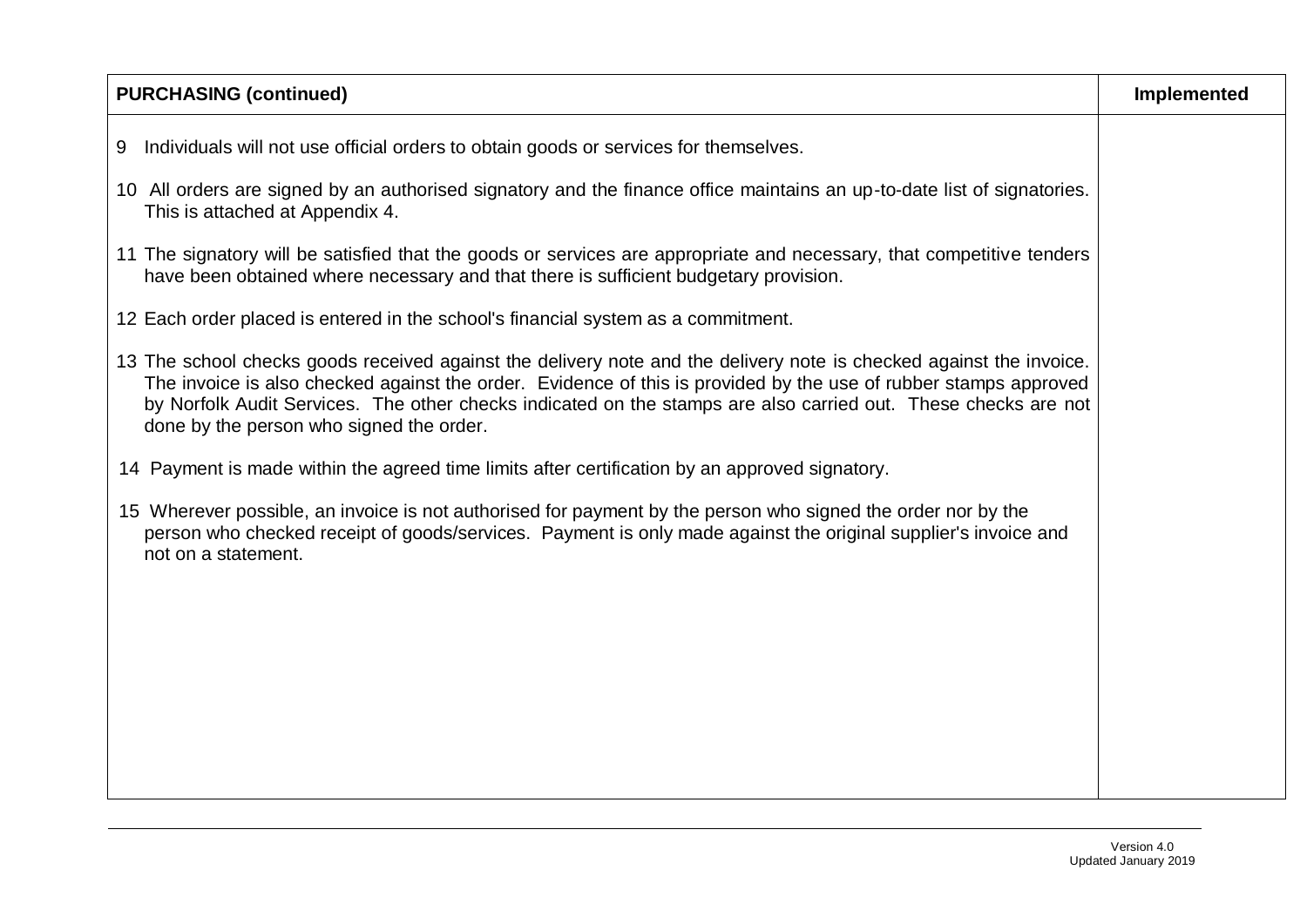| Е              | <b>FINANCIAL CONTROLS</b>                                                                                                                                                                                                                                                                                                                                             | Implemented |
|----------------|-----------------------------------------------------------------------------------------------------------------------------------------------------------------------------------------------------------------------------------------------------------------------------------------------------------------------------------------------------------------------|-------------|
|                | A written description of all the school's financial systems and procedures is maintained. These are kept up to date<br>and all appropriate staff trained in their use.                                                                                                                                                                                                |             |
| $\overline{2}$ | The headteacher has secured contingency arrangements to ensure that financial control can be maintained in the<br>absence of key staff. These arrangements are to contact cluster schools for support.                                                                                                                                                                |             |
| 3              | The headteacher has due regard to separation of duties in organising financial duties. At least two people are<br>involved in the completion of tasks and the work of one acts as a check on the work of the other.                                                                                                                                                   |             |
| 4              | The school maintains proper accounting records. All transactions can be traced from accounting records to prime<br>vouchers and all prime vouchers are traceable in the accounting records. The use of correcting fluid is not allowed.<br>Any alterations to original documents are clearly made in ink and initialled to identify the person making the alteration. |             |
| 5              | Documents relating to financial transactions are retained in line with the LA's recommendations. (see appendix 5 of<br>the finance procedure manual)                                                                                                                                                                                                                  |             |
| 6              | All records are securely stored and access allowed only to authorised staff, ie In locked cabinets with limited key<br>availability                                                                                                                                                                                                                                   |             |
|                | Where there is a requirement to account separately for earmarked funding the headteacher ensures this is done and<br>that money is spent on its intended purpose.                                                                                                                                                                                                     |             |
|                |                                                                                                                                                                                                                                                                                                                                                                       |             |
|                |                                                                                                                                                                                                                                                                                                                                                                       |             |
|                |                                                                                                                                                                                                                                                                                                                                                                       |             |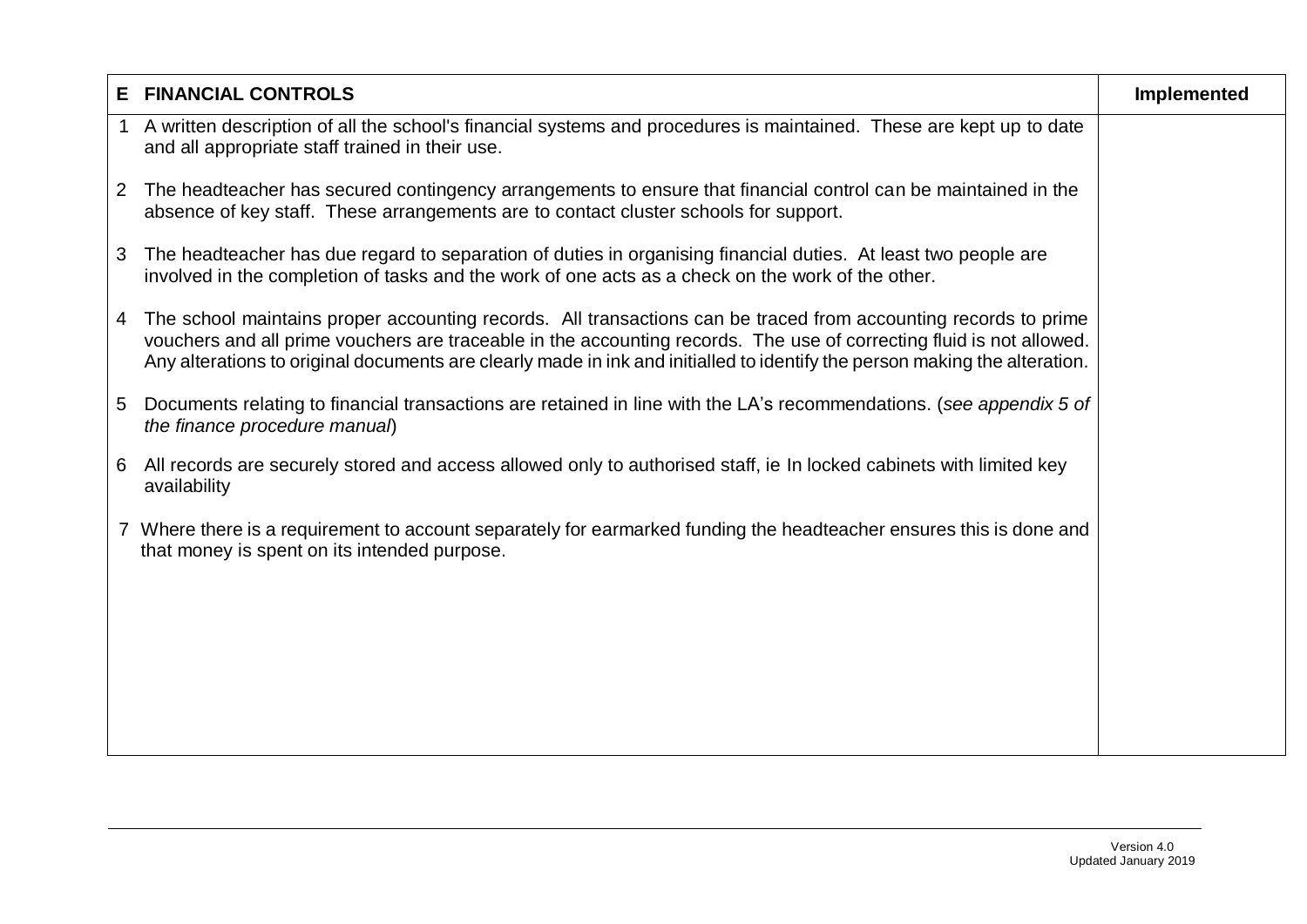|                | <b>F INCOME</b>                                                                                                                                                                                                                                                          | Implemented |
|----------------|--------------------------------------------------------------------------------------------------------------------------------------------------------------------------------------------------------------------------------------------------------------------------|-------------|
| $\mathbf 1$    | The full governing board approves the school's charging policy and reviews it annually. The Charging Policy is on<br>the school website and can be viewed here.                                                                                                          |             |
| $2^{\circ}$    | Proper records of all income due are kept. Lettings are approved by the headteacher in accordance with the<br>governors' policy and recorded in the lettings register. The lettings policy is attached at Appendix 6.<br>(See appendix 12 of the FPM)                    |             |
| 3              | The responsibility of identifying and recording sums due is separated from the responsibility for collecting and<br>banking income.                                                                                                                                      |             |
| 4              | Official pre-numbered receipts are given for all cash collected except where a collection record card is issued to a<br>pupil for instalment payment for a school trip. Other formal documentation is kept for other income. Receipts are<br>kept securely and in order. |             |
| $5^{\circ}$    | Pending banking, cash and cheques are locked away in a secure place or safe, as per insurance limits.                                                                                                                                                                    |             |
| 6              | Income is banked promptly and in full. Paying-in slips show the analysis between cash and cheques and cheques<br>are individually listed. Income is not used for making any payment or for cashing personal cheques.                                                     |             |
| $\overline{7}$ | Income recorded in the accounts is reconciled monthly with the bank statement.                                                                                                                                                                                           |             |
| 8              | Where invoices are required, they are issued within 30 days.                                                                                                                                                                                                             |             |
| 9              | The school sends a first reminder for any unpaid invoice after 3 weeks, a second reminder after 6 weeks and a final<br>reminder after 9 weeks. Legal action is considered if a further 14 days lapse.                                                                    |             |
|                | 10 Money is collected regularly from vending machines and payphones. Two people collect and count the money                                                                                                                                                              |             |
|                | 11 Any cash transfers between staff are recorded and signed for                                                                                                                                                                                                          |             |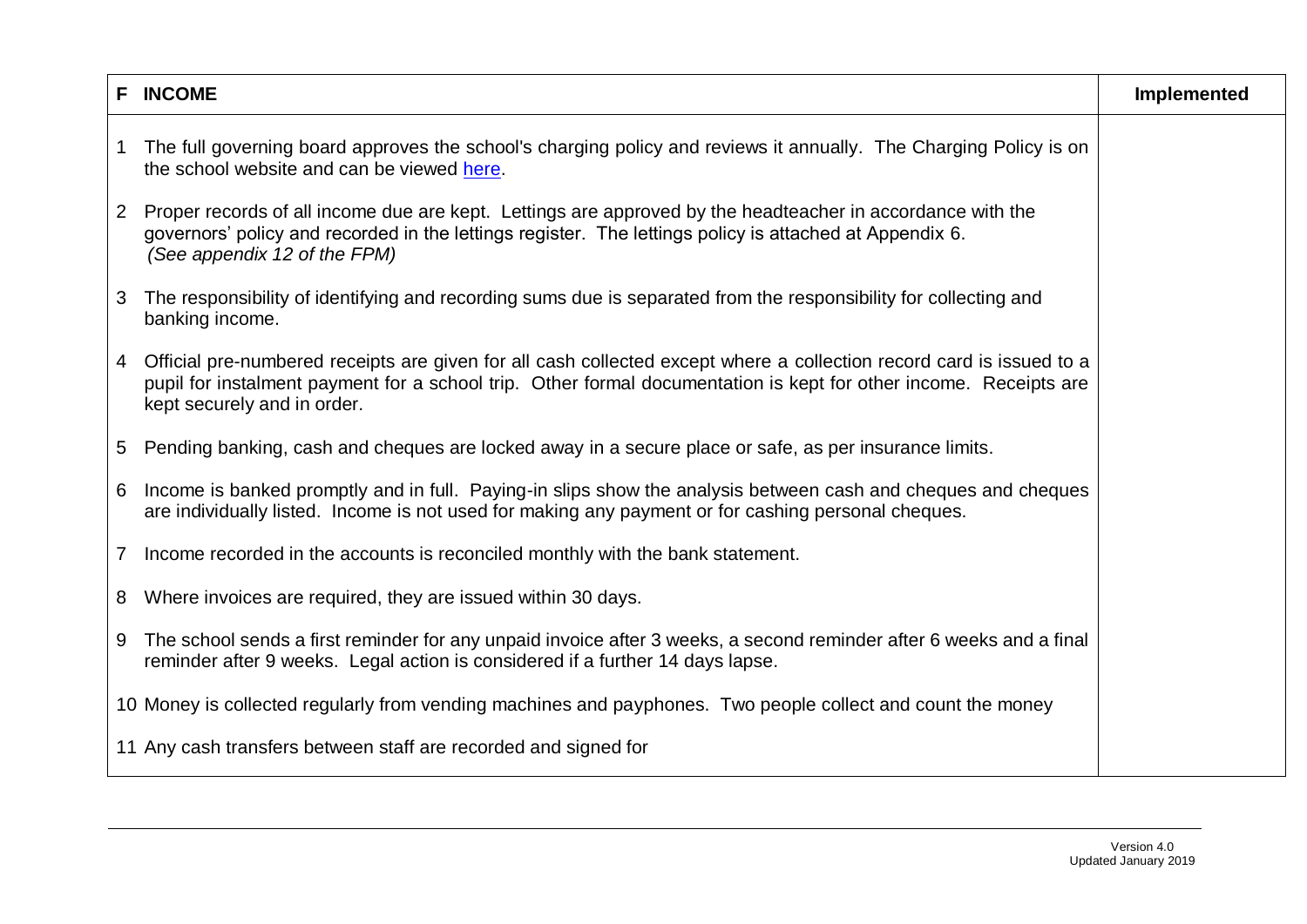|                                                       | <b>G BANKING</b>                                                                                                                                                                                                                                                                              | Implemented |
|-------------------------------------------------------|-----------------------------------------------------------------------------------------------------------------------------------------------------------------------------------------------------------------------------------------------------------------------------------------------|-------------|
|                                                       | For official funds, the school banks with Barclays Bank. The bank account name is EB1140 Mulbarton Imprest and the<br>bank account number is 30695750.                                                                                                                                        |             |
|                                                       | Bank reconciliations are completed monthly and any discrepancies resolved.                                                                                                                                                                                                                    |             |
| 2                                                     | The reconciliation statement is signed by the person undertaking the reconciliation and reviewed and<br>countersigned by someone who understands the reconciliation process.                                                                                                                  |             |
| 3                                                     | The person completing the reconciliation is not responsible for processing receipts and payments.                                                                                                                                                                                             |             |
| 4                                                     | Staff never use their private bank accounts for any receipt or payment due to or from the school budget.                                                                                                                                                                                      |             |
| 5                                                     | The school's banker has been advised that the school is not allowed to go overdrawn or negotiate overdraft<br>facilities.                                                                                                                                                                     |             |
| 6                                                     | The school is not allowed to enter any loan agreement except with the LA. (This does not apply to loans pre-<br>existing at 1 April, 1999).                                                                                                                                                   |             |
| 7                                                     | Any cheque payment must be signed by two authorised signatures. Supporting vouchers are made available to<br>each signatory to safeguard against inappropriate expenditure. Cheques are not pre-signed. Only manuscript<br>signatures are allowed, i.e. not electronic or from rubber stamps. |             |
| 8                                                     | All cheques are crossed "account payee". Cheque books are stored securely when not in use.                                                                                                                                                                                                    |             |
| Where schools use online payments through their bank: |                                                                                                                                                                                                                                                                                               |             |
| 9                                                     | Headteachers must ensure that the correct staff are assigned the access rights within the banking online system<br>that is appropriate (considering separation of duties) and ensure that these are kept up to date i.e. staff leavers.                                                       |             |
|                                                       | 10 Online user ids/cards/Pin numbers are specific to named staff and must not be shared with others.                                                                                                                                                                                          |             |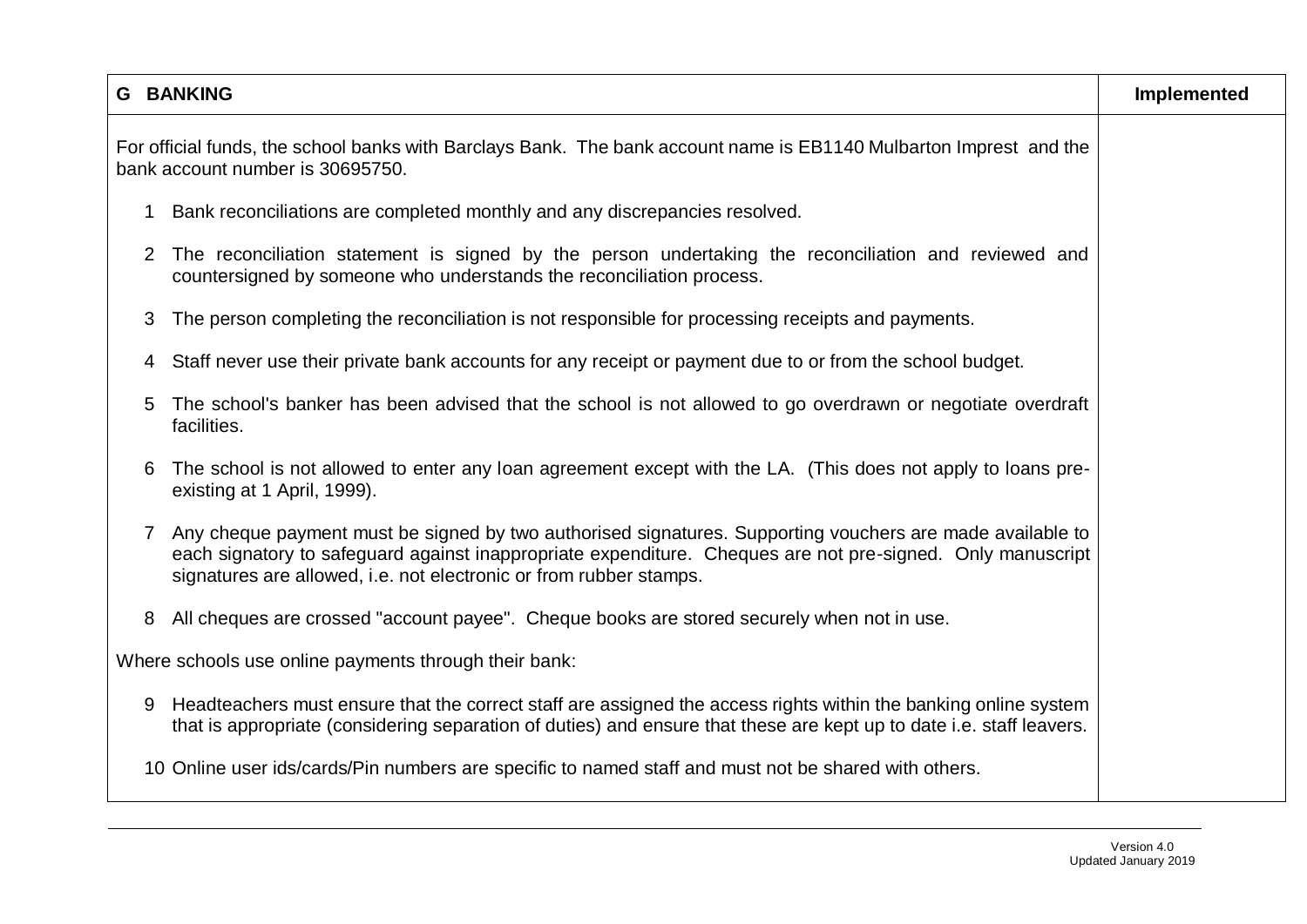- 11 Schools must adhere to the policies laid down by their banker in respect of online payments and ensure that the Data Protection Act is not breached in regards to holding suppliers bank information.
- 12 Each BACS (Bank Automated Credit System) payment batch is signed by two authorised signatories and supporting vouchers are made available to the signatories to safeguard against inappropriate expenditure. The BACS Creator and BACS Authorisers must not be the same person.

Each BACS payment will generate a remittance document, which will be sent to the supplier, either by post or by email, to notify them of their payment having been sent.

13 A copy of the invoice for any individual BACS payment over £10,000 should be emailed to [finance.support@educatorsolutions.org.uk](mailto:finance.support@educatorsolutions.org.uk) to be checked prior to payment.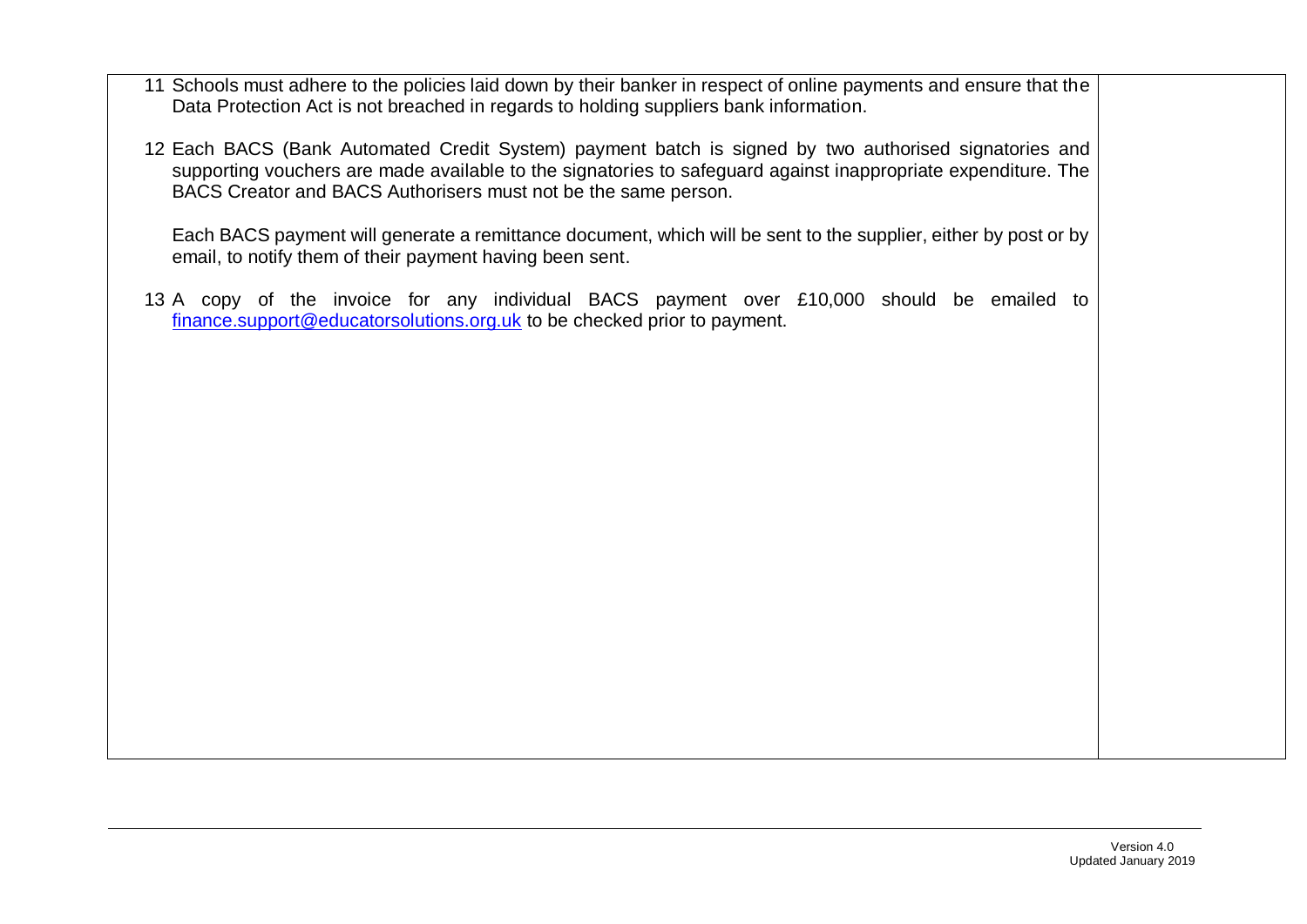|                       | <b>H PAYROLL</b>                                                                                                                                                                                                                                                                                                          | Implemented |
|-----------------------|---------------------------------------------------------------------------------------------------------------------------------------------------------------------------------------------------------------------------------------------------------------------------------------------------------------------------|-------------|
|                       | Personnel procedures, including appointments, promotions and terminations are supervised by the personnel<br>committee.                                                                                                                                                                                                   |             |
| $\mathbf{2}^{\prime}$ | The headteacher ensures that the duties of authorising any variations to the payroll are separated from the<br>processing of claims.                                                                                                                                                                                      |             |
| 3                     | The headteacher ensures that at least two people are involved in completing, checking and authorising any<br>variations to payroll, whether temporary or permanent, and the payment of expenses.                                                                                                                          |             |
|                       | 4 Names and specimen signatures of authorised signatories have been sent to the payroll provider who will be<br>promptly notified of any changes.                                                                                                                                                                         |             |
| 5                     | Only authorised staff are allowed access to personnel records, ie the relevant clerical staff and members of the<br>Senior Leadership Team.                                                                                                                                                                               |             |
|                       | 6 Arrangements have been made for staff to access their own records. This is via direct request to the Human<br><b>Resources Clerical Staff.</b>                                                                                                                                                                          |             |
| 7 <sup>1</sup>        | Payroll transactions are processed only through the payroll system; this includes the payment of all expenses and<br>benefits.                                                                                                                                                                                            |             |
| 8                     | The headteacher maintains an up-to-date list of teachers and other staff employed at the school. This is held within<br>both the staff records of the STAR finance system and Budget Planner. The systems are updated on a 'real-time'<br>as new contracts or amendments to personnel contracts are submitted to payroll. |             |
| 9                     | The monthly reports on payroll transactions are checked against the school's budget working papers to ensure<br>they match.                                                                                                                                                                                               |             |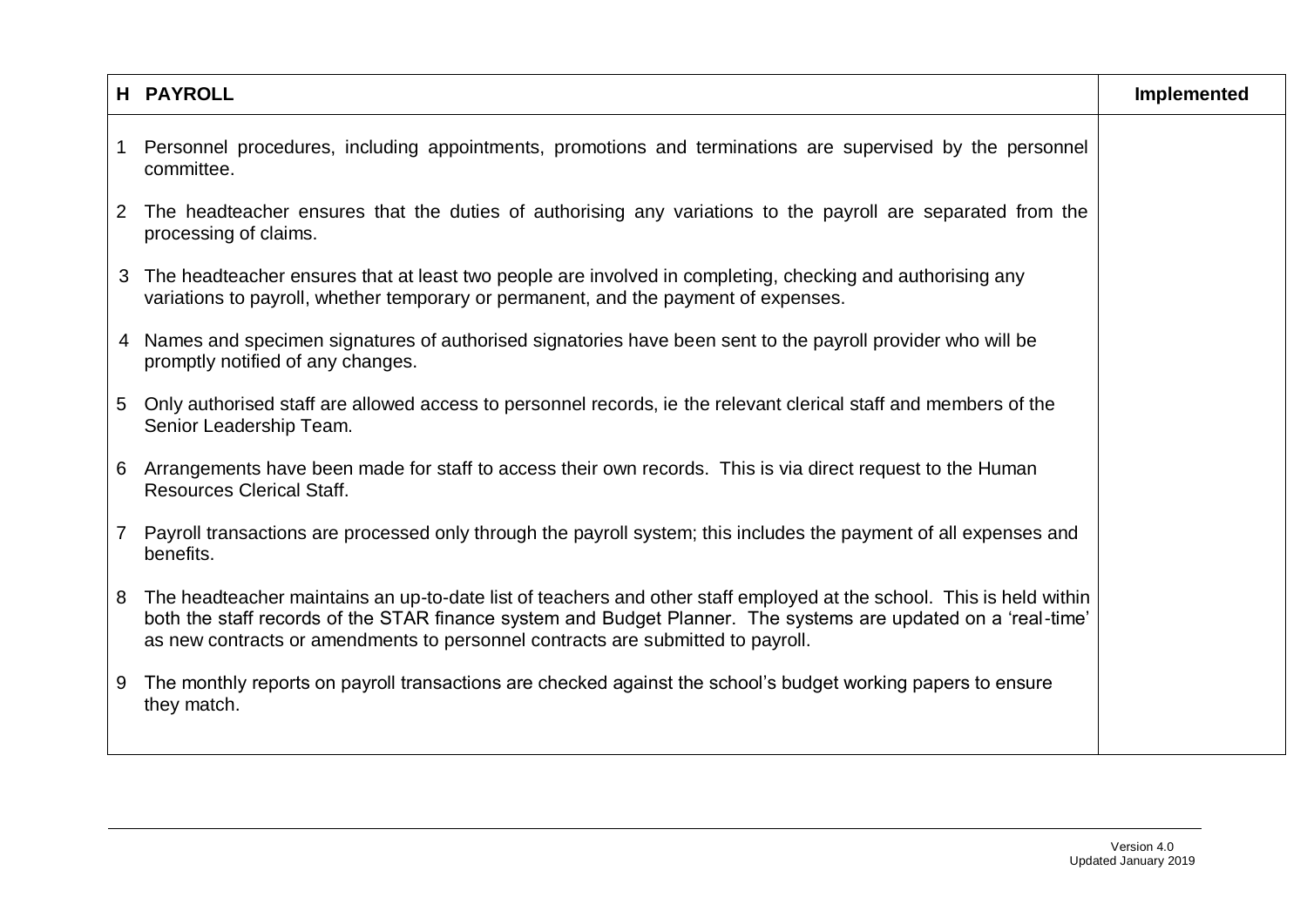| I PETTY CASH                                                 |  |
|--------------------------------------------------------------|--|
| 1 There is currently no petty cash float held by the school. |  |
|                                                              |  |
|                                                              |  |
|                                                              |  |
|                                                              |  |
|                                                              |  |
|                                                              |  |
|                                                              |  |
|                                                              |  |
|                                                              |  |
|                                                              |  |
|                                                              |  |
|                                                              |  |
|                                                              |  |
|                                                              |  |
|                                                              |  |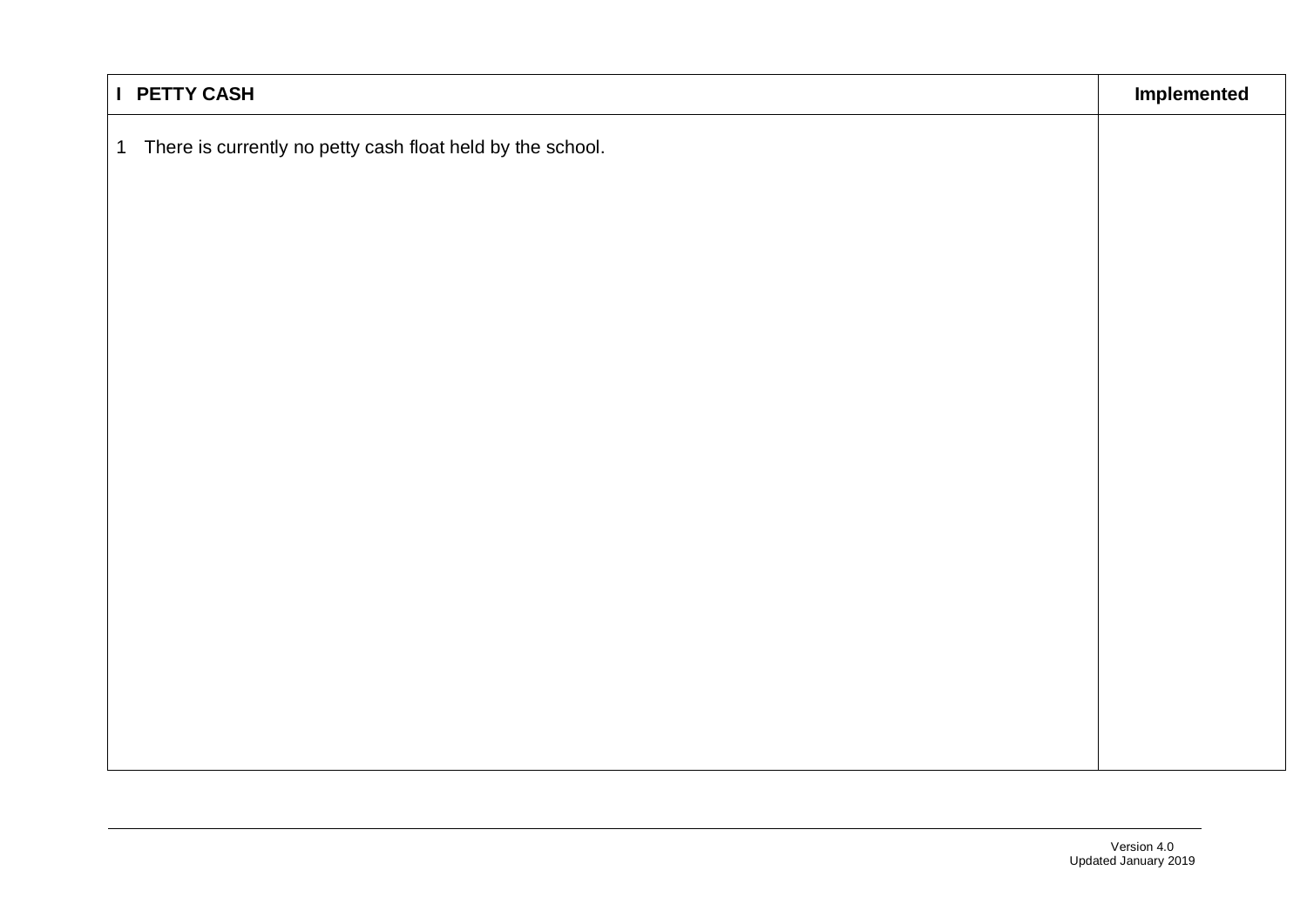|                | J TAX                                                                                                                                                                                                                                                         | Implemented |
|----------------|---------------------------------------------------------------------------------------------------------------------------------------------------------------------------------------------------------------------------------------------------------------|-------------|
| $\mathbf{1}$   | The headteacher ensures that all relevant staff are aware of relevant provisions concerning VAT, tax and the<br>Construction Industry Scheme (CIS) as the LA will pass back to the school any penalties imposed on it arising from<br>an error by the school. |             |
| $\overline{2}$ | Proper VAT invoices are obtained for all transactions involving VAT.                                                                                                                                                                                          |             |
| $\mathbf{3}$   | The LA's VAT manual gives details of accounting for VAT and is adhered to by the school.                                                                                                                                                                      |             |
| 4              | All payments falling within CIS are made in accordance with the LA's agreed procedure.                                                                                                                                                                        |             |
|                |                                                                                                                                                                                                                                                               |             |
|                |                                                                                                                                                                                                                                                               |             |
|                |                                                                                                                                                                                                                                                               |             |
|                |                                                                                                                                                                                                                                                               |             |
|                |                                                                                                                                                                                                                                                               |             |
|                |                                                                                                                                                                                                                                                               |             |
|                |                                                                                                                                                                                                                                                               |             |
|                |                                                                                                                                                                                                                                                               |             |
|                |                                                                                                                                                                                                                                                               |             |
|                |                                                                                                                                                                                                                                                               |             |
|                |                                                                                                                                                                                                                                                               |             |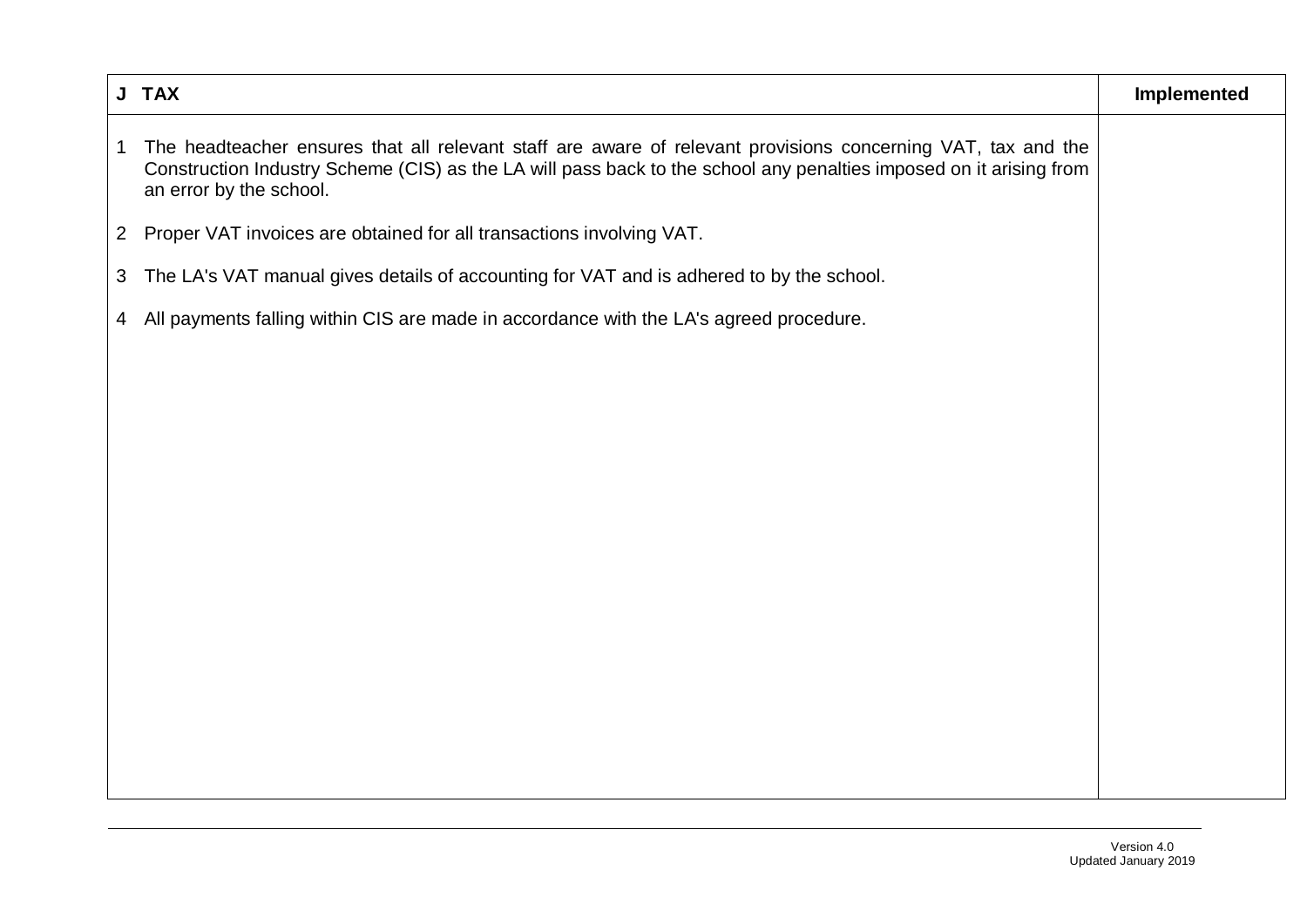|              | K ASSETS                                                                                                                                                                                                                                                                                                                                                           | Implemented |
|--------------|--------------------------------------------------------------------------------------------------------------------------------------------------------------------------------------------------------------------------------------------------------------------------------------------------------------------------------------------------------------------|-------------|
| 1            | The headteacher ensures that stocks are maintained at reasonable levels and are checked physically at least once<br>a year.                                                                                                                                                                                                                                        |             |
| $\mathbf{2}$ | An up-to-date inventory is to be maintained of all items of equipment. Those that are portable, valuable and desirable<br>are identified as school property with security marking.                                                                                                                                                                                 |             |
| 3            | The inventory is checked at least once a year, in the Summer Term. The inventory is signed as evidence of the<br>check having been undertaken. All discrepancies are investigated and any resulting in a loss of £100 or more will<br>be reported to the governors. Any loss exceeding £500 will be referred to the Head of Finance and Business<br>Services Team. |             |
| 4            | Whenever school property is taken off site either by pupils or staff, e.g. musical instruments/computers, they are<br>signed for and the register noted accordingly. The register is held by the site manager in his office                                                                                                                                        |             |
| 5            | The governors have approved a policy in relation to redundant equipment (See appendix 7 of the FPM).                                                                                                                                                                                                                                                               |             |
| 6            | The safe is kept locked and the keys removed and held elsewhere.                                                                                                                                                                                                                                                                                                   |             |
| 7.           | The school's asset management plan is supervised by the governors' finance committee.                                                                                                                                                                                                                                                                              |             |
| 8            | The school maintains a Gift Register of all donations to the school, either in cash or kind.                                                                                                                                                                                                                                                                       |             |
|              |                                                                                                                                                                                                                                                                                                                                                                    |             |
|              |                                                                                                                                                                                                                                                                                                                                                                    |             |
|              |                                                                                                                                                                                                                                                                                                                                                                    |             |
|              |                                                                                                                                                                                                                                                                                                                                                                    |             |
|              |                                                                                                                                                                                                                                                                                                                                                                    |             |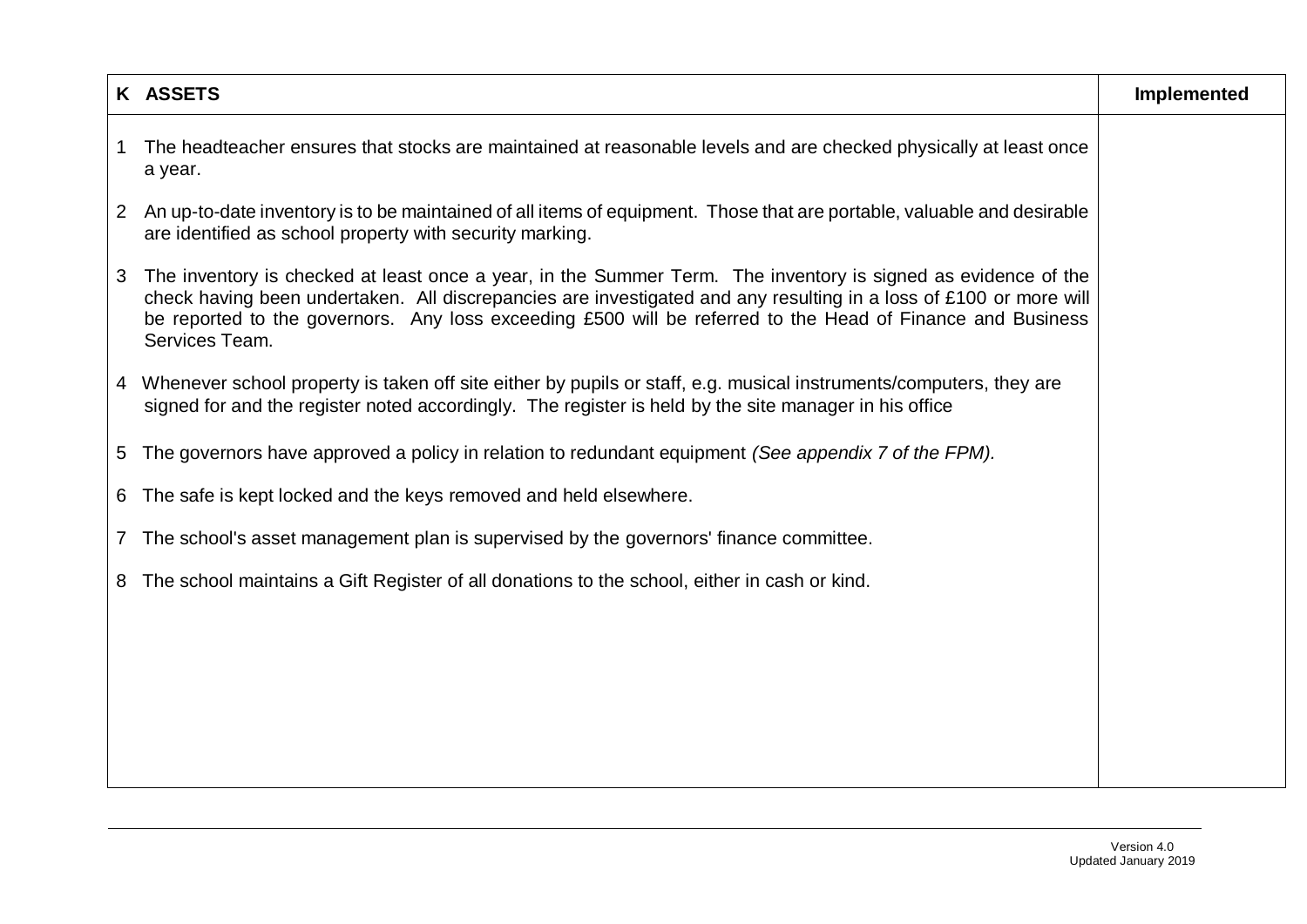|                | <b>INSURANCE</b>                                                                                                                                                          | Implemented |
|----------------|---------------------------------------------------------------------------------------------------------------------------------------------------------------------------|-------------|
| 1              | The school reviews all risks annually to ensure that the cover available and the sums insured are adequate. Advice<br>is available from NCC's Risk and Insurance Manager. |             |
| $\overline{2}$ | The governors consider whether to insure against any uncovered risks.                                                                                                     |             |
| 3 <sup>1</sup> | The school will notify the LA/its insurers of any new risks or any other alterations affecting existing insurance.                                                        |             |
| 4              | The school will not give any indemnity to a third party.                                                                                                                  |             |
| $5^{\circ}$    | The school will immediately advise the LA/its insurers of any accident, loss or other incident which may give rise to<br>an insurance claim.                              |             |
| 6              | Insurance will cover the use of school property when off the premises, e.g. musical instruments/computers.                                                                |             |
|                |                                                                                                                                                                           |             |
|                |                                                                                                                                                                           |             |
|                |                                                                                                                                                                           |             |
|                |                                                                                                                                                                           |             |
|                |                                                                                                                                                                           |             |
|                |                                                                                                                                                                           |             |
|                |                                                                                                                                                                           |             |
|                |                                                                                                                                                                           |             |
|                |                                                                                                                                                                           |             |